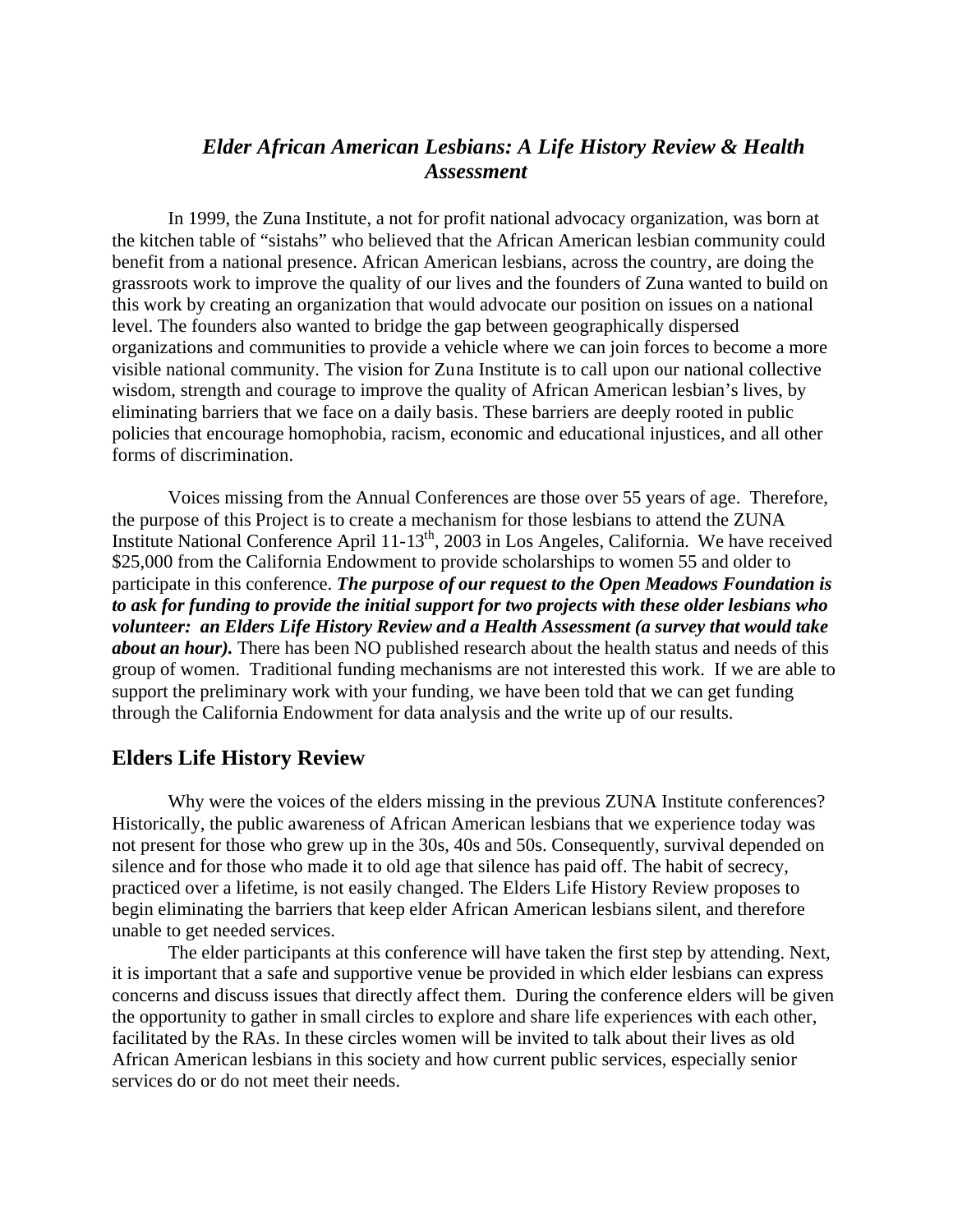Trained facilitators will lay the ground work of the circle emphasizing the creation of a safe space by: 1) speaking from personal experience ("I" statements) and avoiding generalizations; 2) having respect for others – especially those who hold different opinions, thoughts and feelings; 3) honoring confidentiality and the individual's right to privacy; 4) practicing active listening without interruption or side conversations; 5) respect for the physical and emotional boundaries of others; 6) valuing risk taking while honoring another's right to pass; and 7) empowering each group member with the right and responsibility to maintain the group norms.

Information from these sessions will be gathered to begin the analysis of the current state of senior services and how they can be improved to meet the needs of all of us.

### **Health Assessment**

Elderly women face many intense psychological challenges in life such as isolation, loss of social role, economic changes, caring or grieving for a spouse/partner, and terminal illness. Such stressors may lead to substance abuse, increased suicide risk, and declining physical, mental, or emotional health. Further, women are socialized to see themselves through the needs of others.<sup>1</sup> Many senior African American lesbians do not talk about their individual needs and experiences—either silencing their experience or fitting those experiences into the frames designed to address the majority culture's experience. With regard to healthcare, many elder African American lesbians do not talk about their experiences and do not serve as advocates for their own needs. Further, they have less control in their lives due to a lifetime of disadvantages in work, home, and society. Thus the purpose of this Health Assessment is to quantify the health care issues of African American lesbians aged 55 and older. To do this, we will use reliable and valid instruments that should take about one hour to complete including:

 *Information Questionnaire* (IQ) - Demographic information will be collected including age, education, ethnicity, employment status, income, prior history of depression, current medications, alcohol consumption, cigarette smoking, etc.

*Center for Epidemiologic Studies Depression Scale* (CESD) - The CESD is a 20 item self-report measure that assesses the presence and severity of depressive symptoms occurring over the past week<sup>2</sup>. Respondents rate each item on a four point scale. After four positively worded items are reverse scored, responses are summed to obtain total scores ranging from 0 to 60. Scores of 16 and above are indicative of high depressive symptoms. The CESD is a useful tool because it measures nonsomatic (rather than somatic) symptoms of depression from the patient's (rather than clinician's) perspective.

*Short Form Health Survey* (SF-36) – The SF-36 is a 36-item instrument that is a product of the Medical Outcomes Study conducted by the Rand Corporation. The SF-36 is referred to as a generic measure because it assesses health concepts that represent basic human values that are relevant to everyone's functional status<sup>5</sup>. The SF-36 was constructed to represent eight of the most important health concepts including: physical, social, and role functioning; psychological distress; psychological well-being; health perception; pain; energy/fatigue. Scoring guidelines are provided in a published manual with higher scores representing better functioning.<sup>6</sup>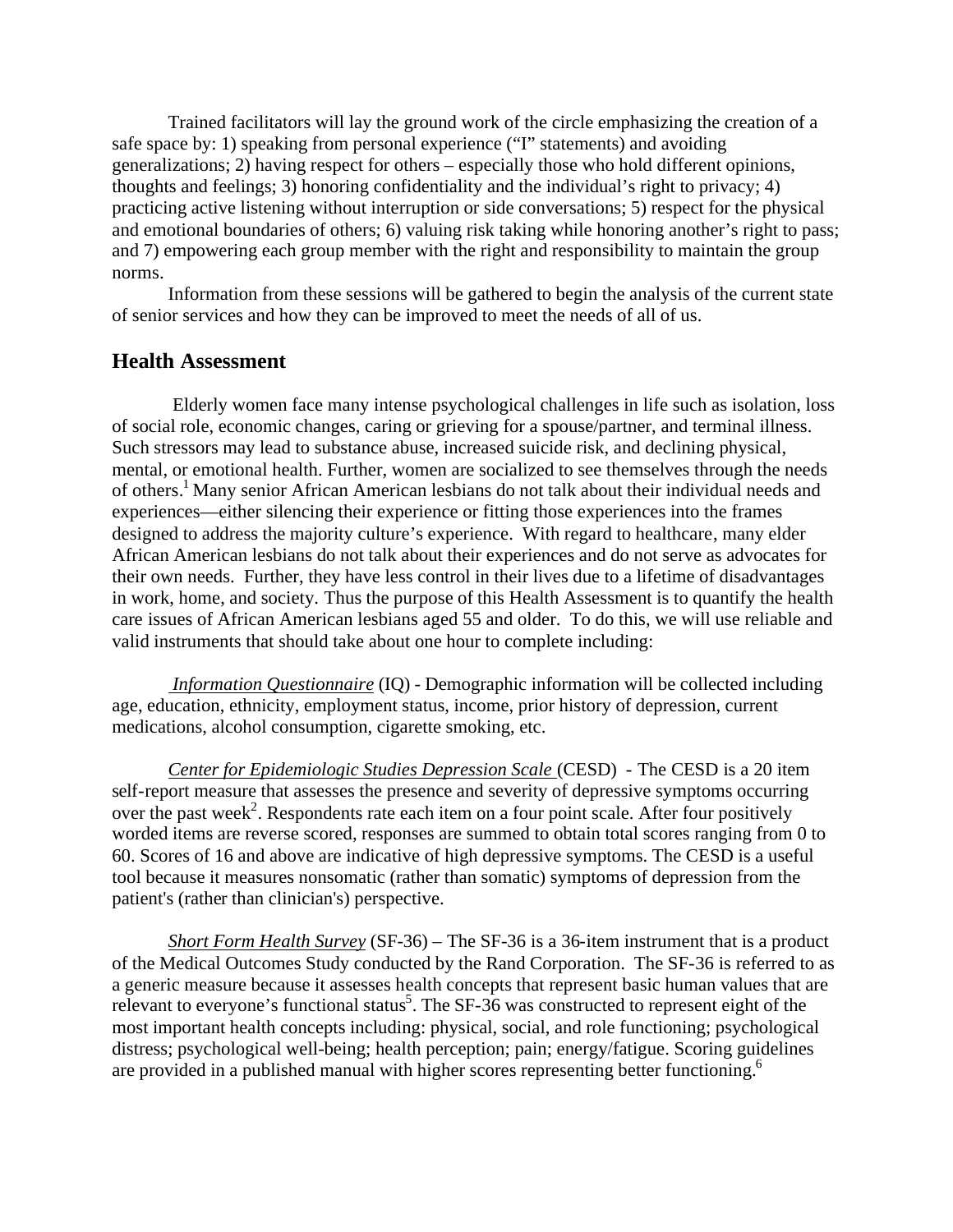*Lubben Social Network Scale (LSNS)*<sup>7</sup>: This 10 item instrument was created specifically to be used with an elderly clientele. Scores can range from 0 to 50 and are determined by summing the weights of the ten items. Three items deal with family relationships; three items examine friend relationships; and four items address interdependent relationships.

## **Procedures**

After obtaining approval from the Human Subjects Committee at the University of California, we will recruit all women at the conference 55 years and older (both scholarship and non-scholarship receipients). We anticipate that 100 women will participate in these projects. At the conference the RAs will be taught how to obtain informed consent for both the Life History Project and the Needs Assessment. The RAs will attend a half-day workshop designed to teach them about the consent process and how to conduct the life history. The women will not be required to participate in either the Elders Life History Review or the Health Needs Assessment in order to attend the conference.

### **Fiscal Sponsor**

Progressive Research & Training for Action (PRTA) will be the fiscal sponsor for the travel scholarships. PRTA's mission is to promote holistic, community-driven approaches that create opportunities for full inclusion in society for people stigmatized and oppressed due to race, ethnicity, gender, sexual orientation, age, disability, or economic status. PRTA develops model programs to meet community identified needs and provides technical assistance to existing service systems to enhance their ability to work with historically under-served communities. For this project, PRTA is working in conjunction with Professor Suzanne L. Dibble of the Lesbian Health Research Center @UCSF which is specifically and uniquely concerned with health and wellness issues of lesbians. Drawing upon the research, skills and experiences of a multidisciplinary group of UCSF faculty members and other nationally recognized scholars, the Center's work reflects a broad vision of health, illness, and wellness (See www.lesbianhealthinfo.org for more information).

#### **References**

<sup>1</sup> Kittay, EF (2002). Disability, difference, and discrimination: perspectives on justice in bioethics and public policy, by Anita Silvers, David Wasserman, and Mary B. Mahowald. Hypatia. 2002 Winter;17(1):209-13.

<sup>2</sup> Radloff, L.S. (1977). The CES-D scale: A self-report depression scale for research in the general population. Applied Psychological Measurement, 1, 385-401.

<sup>3</sup> Carpenter JS, Andrykowski MA, Wilson J, Hall LA, Rayens MK, Sachs B, Cunningham LL (1998). Psychometrics for two short forms of the Center for Epidemiologic Studies-Depression Scale.Issues of Mental Health Nursing, 19(5):481-94.

<sup>4</sup>Hann D, Winter K, Jacobsen P (1999). Measurement of depressive symptoms in cancer patients: evaluation of the Center for Epidemiological Studies Depression Scale (CES-D).Journal of Psychosomatic Research,46(5),437-43.

<sup>5</sup> Ware, J.E. Jr & Sherbourne, C.D. (1992). The MOS 36-item short-form health survey (SF-36). I.Conceptual framework and item selection. Medical Care, 30(6), 473-83.